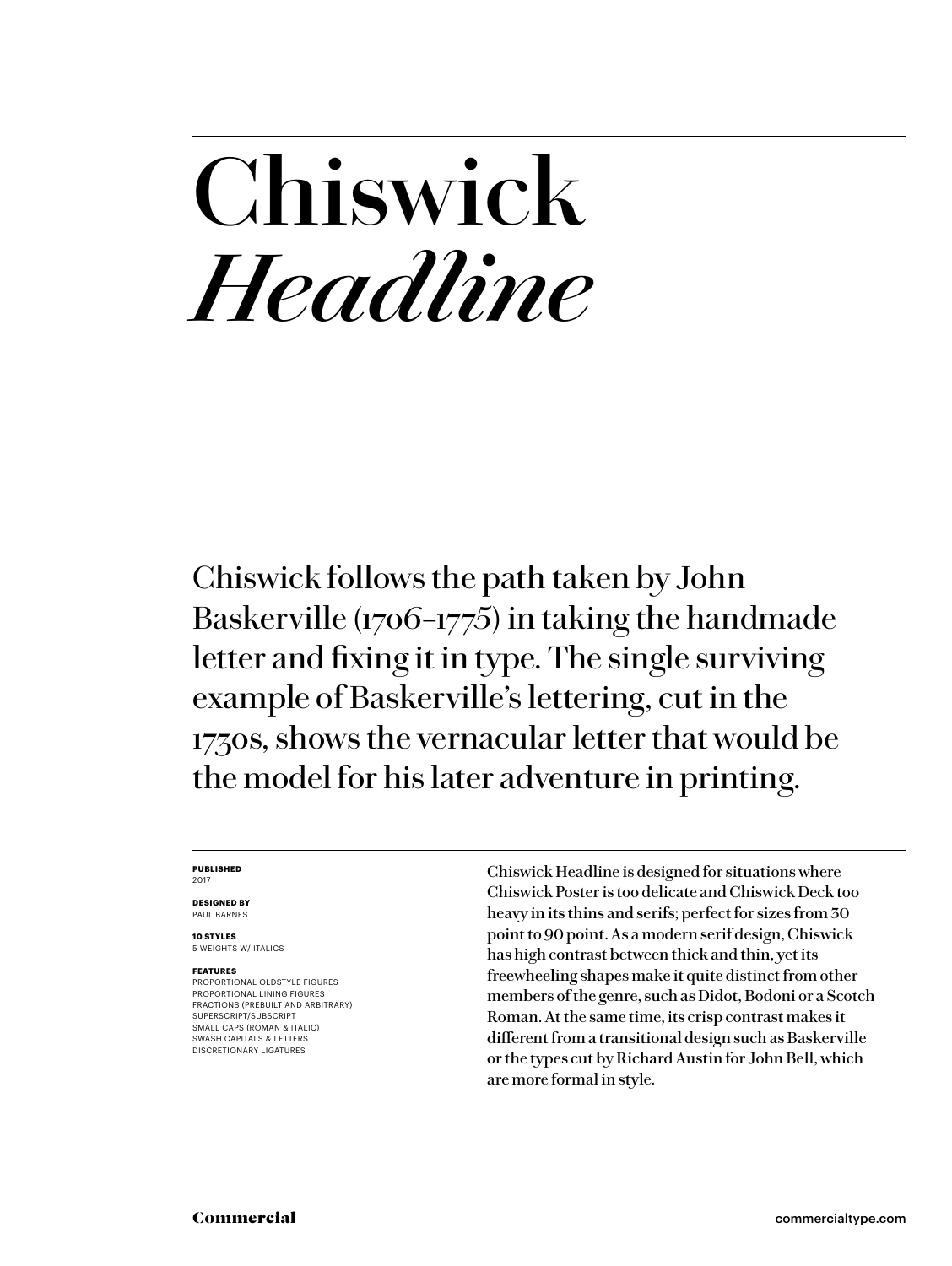Chiswick Headline Extralight *Chiswick Headline Extralight Italic* Chiswick Headline Light *Chiswick Headline Light Italic* Chiswick Headline Regular *Chiswick Headline Regular Italic* **Chiswick Headline Semibold** *Chiswick Headline Semibold Italic* **Chiswick Headline Bold** *Chiswick Headline Bold Italic*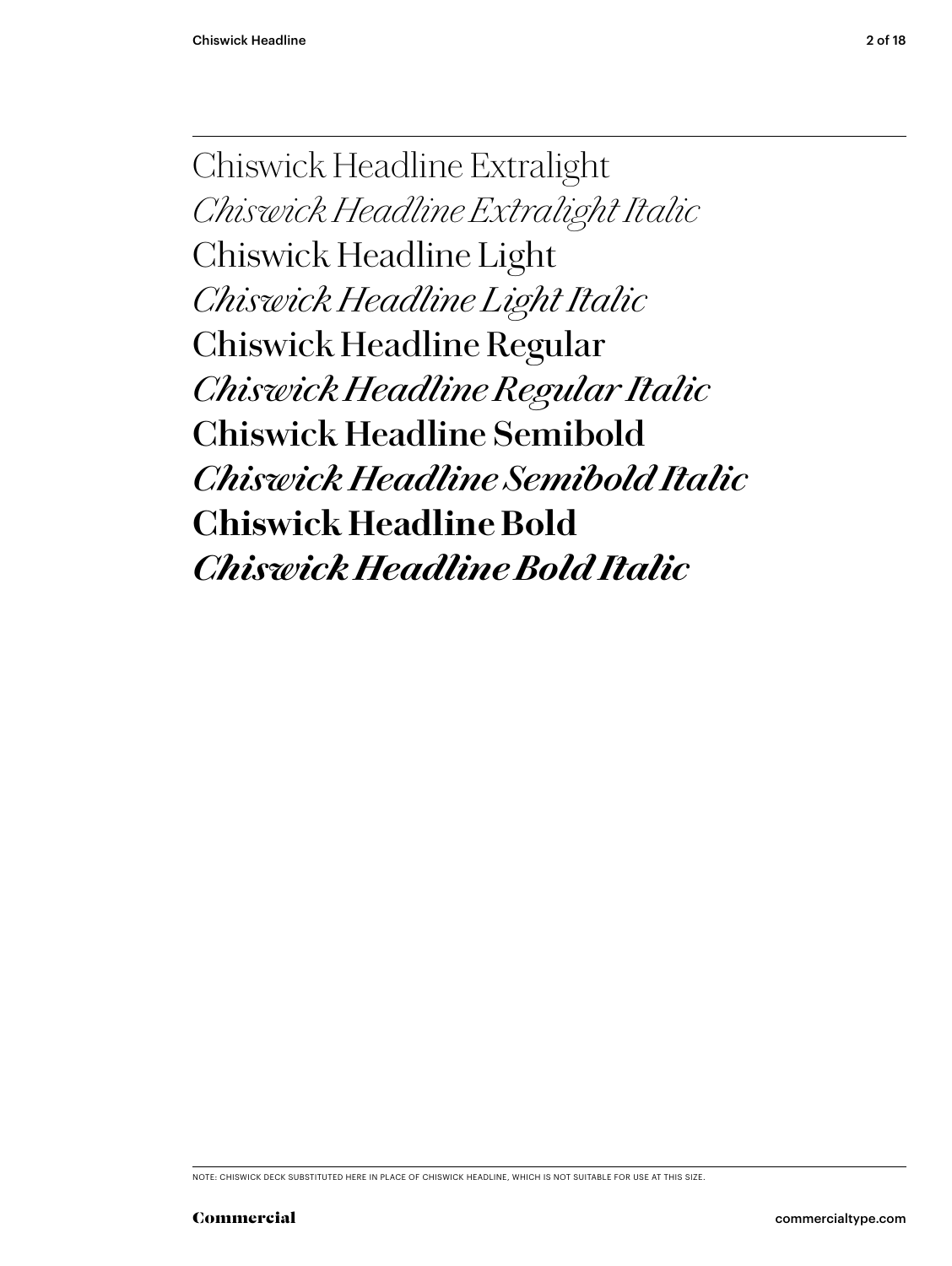### **RECOMMENDED MINIMUM & MAXIMUM SIZES** TEXT, 8 – 18 PT The old English East India Company was established in mid-1600 through Royal Charter by Queen Elizabeth. In their first four voyages they'd fitted out for India, their central concentrations being in cotton silk, and opium. A joint venture in 1637 gave an

DECK, 18-48 PT Even after several mishaps some by way of The Dutch East India Company With a few calamities

# HEADLINE, 30-90PT Knowledgeable Commons

Trick

RUM

POSTER, 90 PT+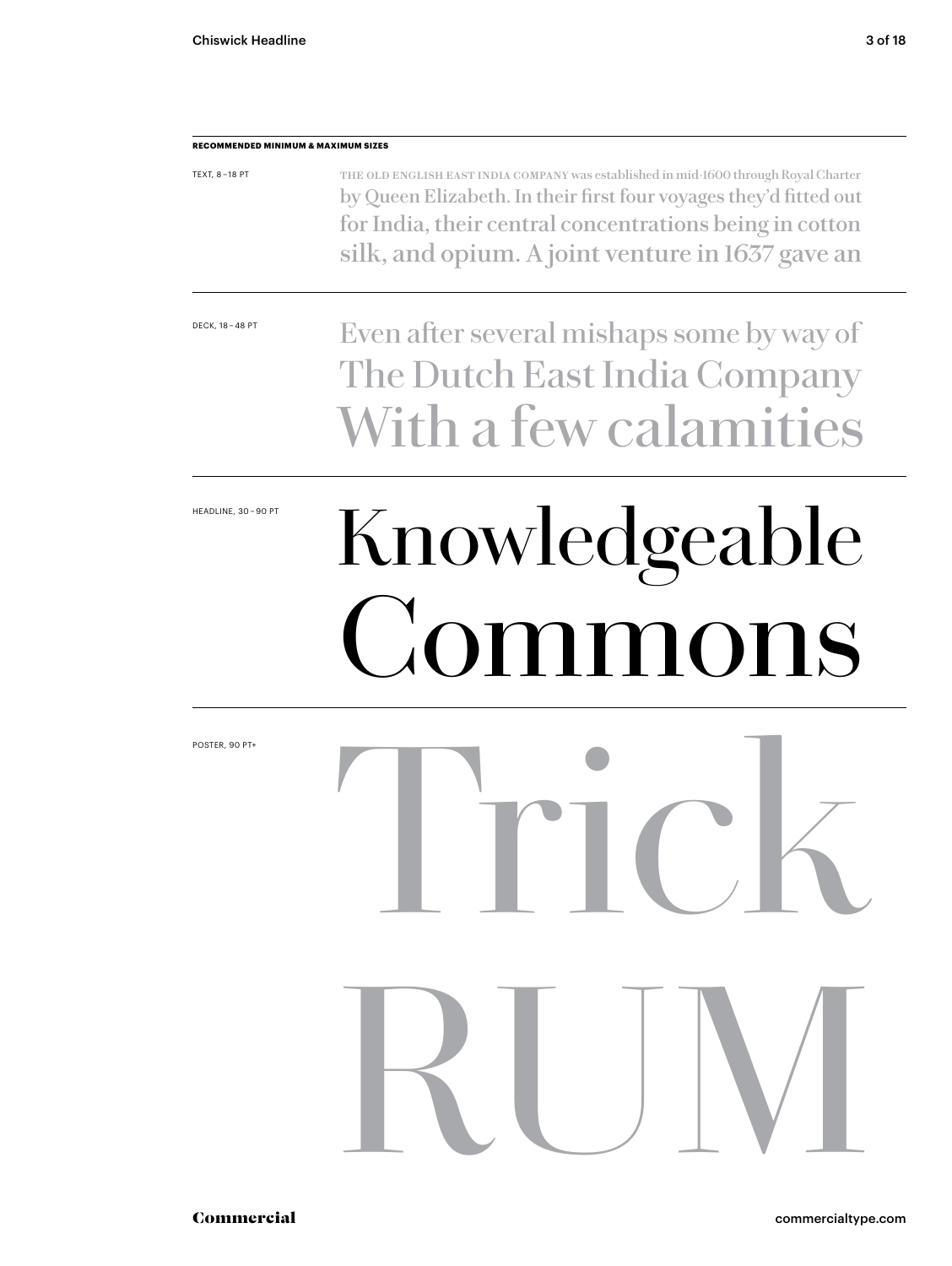# CONTENDER Fødererede

CHISWICK HEADLINE EXTRALIGHT, 70 PT

*FLOURISHES Technologiques*

CHISWICK HEADLINE EXTRALIGHT ITALIC, 70 PT [ALTERNATE g h i l n q u]

## **FRWERKE** Kirjoittamisen CHISWICK HEADLINE LIGHT, 70 PT [ALTERNATE K R]



CHISWICK HEADLINE LIGHT ITALIC, 70 PT [TITLING A Y, DISCRETIONARY st]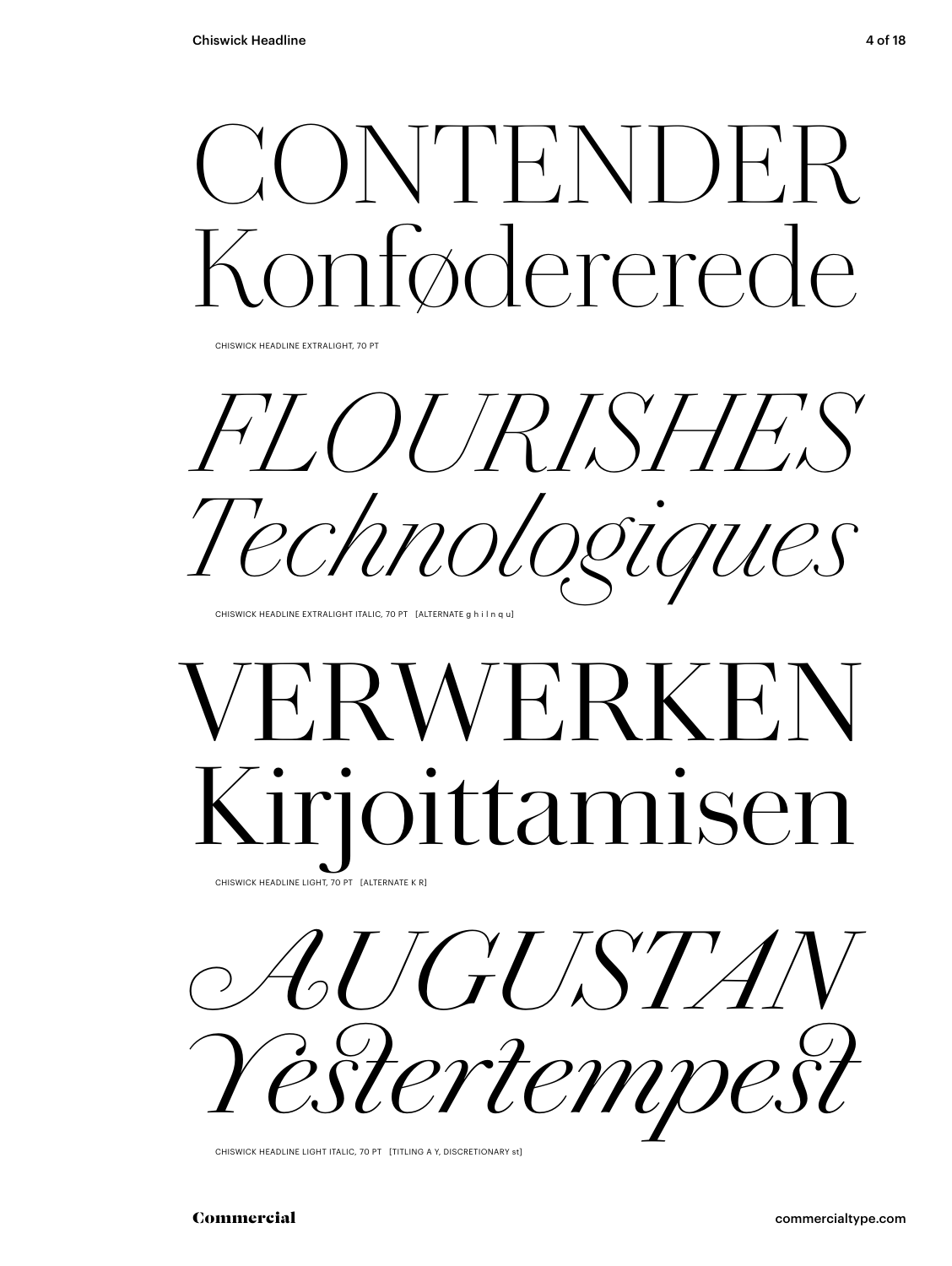

CHISWICK HEADLINE SEMIBOLD, 70 PT [ALTERNATE g t y]



CHISWICK HEADLINE SEMIBOLD ITALIC, 70 PT [TITLING P, ALTERNATE C G g k y]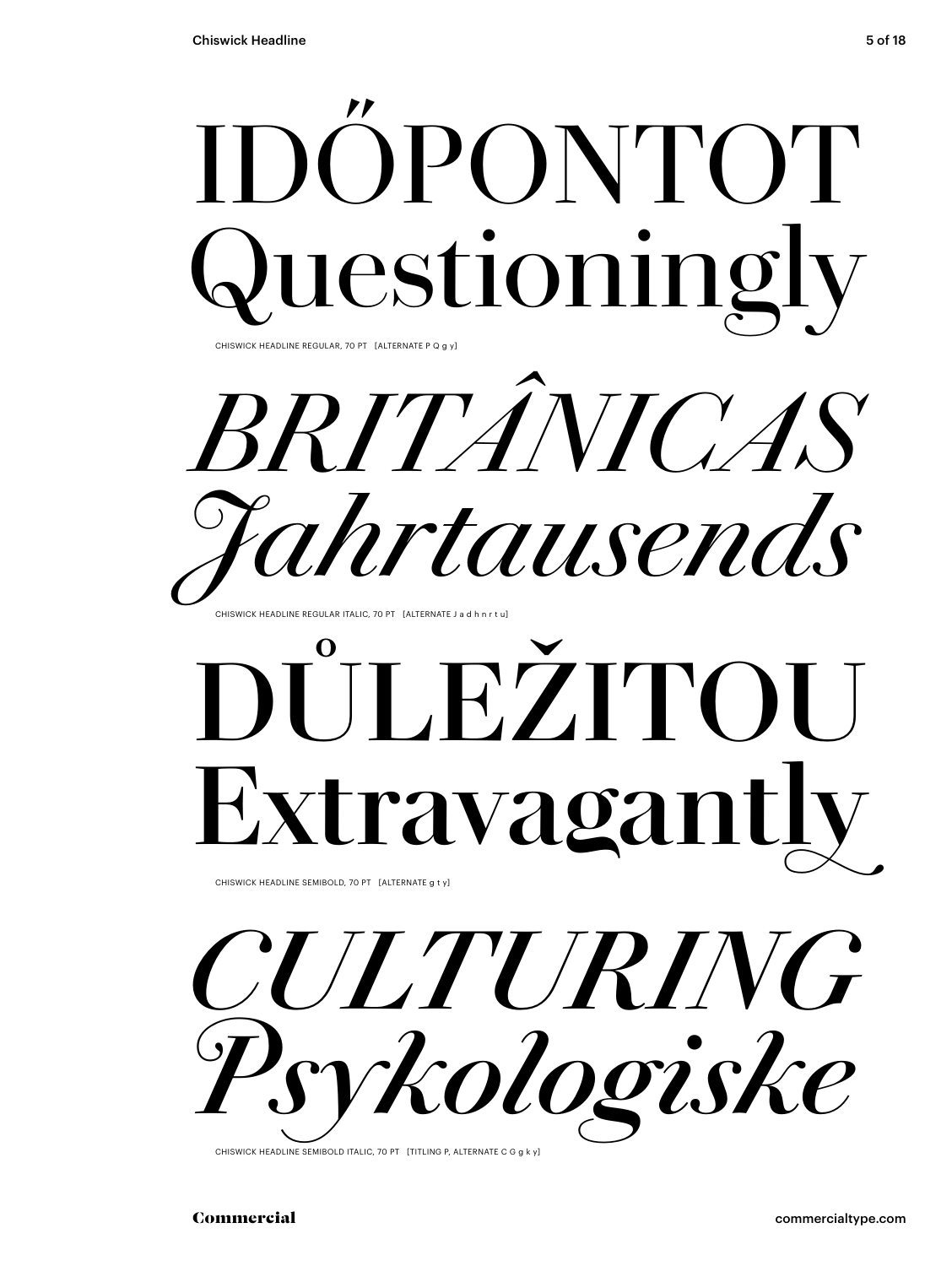

*AQUITANIË Engagement* CHISWICK HEADLINE BOLD ITALIC, 70 PT [SWASH A T Q, ALTERNATE a t]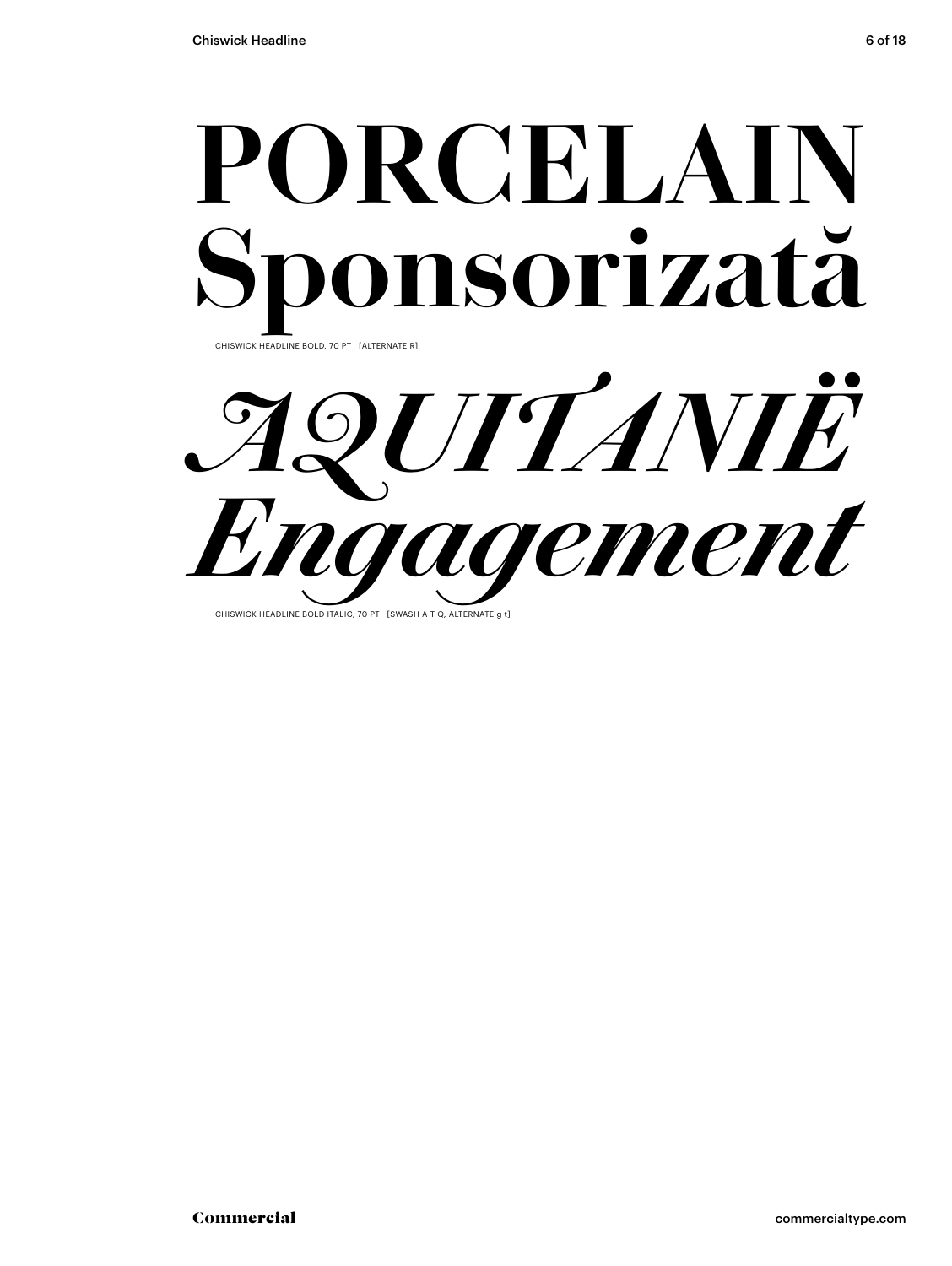### Il Documentario Moderno ANTIK GREKISK MUSIK Dažādus mākslas medijus

CHISWICK HEADLINE EXTRALIGHT, 40 PT

*La question de l'objectivité ANTI-ART SENSIBILITY The quality o� new theories*

HISWICK HEADLINE EXTRALIGHT ITALIC, 40 PT [ALTERNATE S a b d f h i j l n q r

## A Collection of 25 Stories EL MOSAICO ROMANO Sauvignon Blanc & Syrah

CHISWICK HEADLINE LIGHT, 40 PT [TITLING 2 5 & g, ALTERNATE y]

*Avant-gardisten Theater REQUESTED VISITORS Las zonas mediterráneas*

CHISWICK HEADLINE LIGHT ITALIC, 40 PT [SWASH A Q T, DISCRETIONARY st, ALTERNATE g]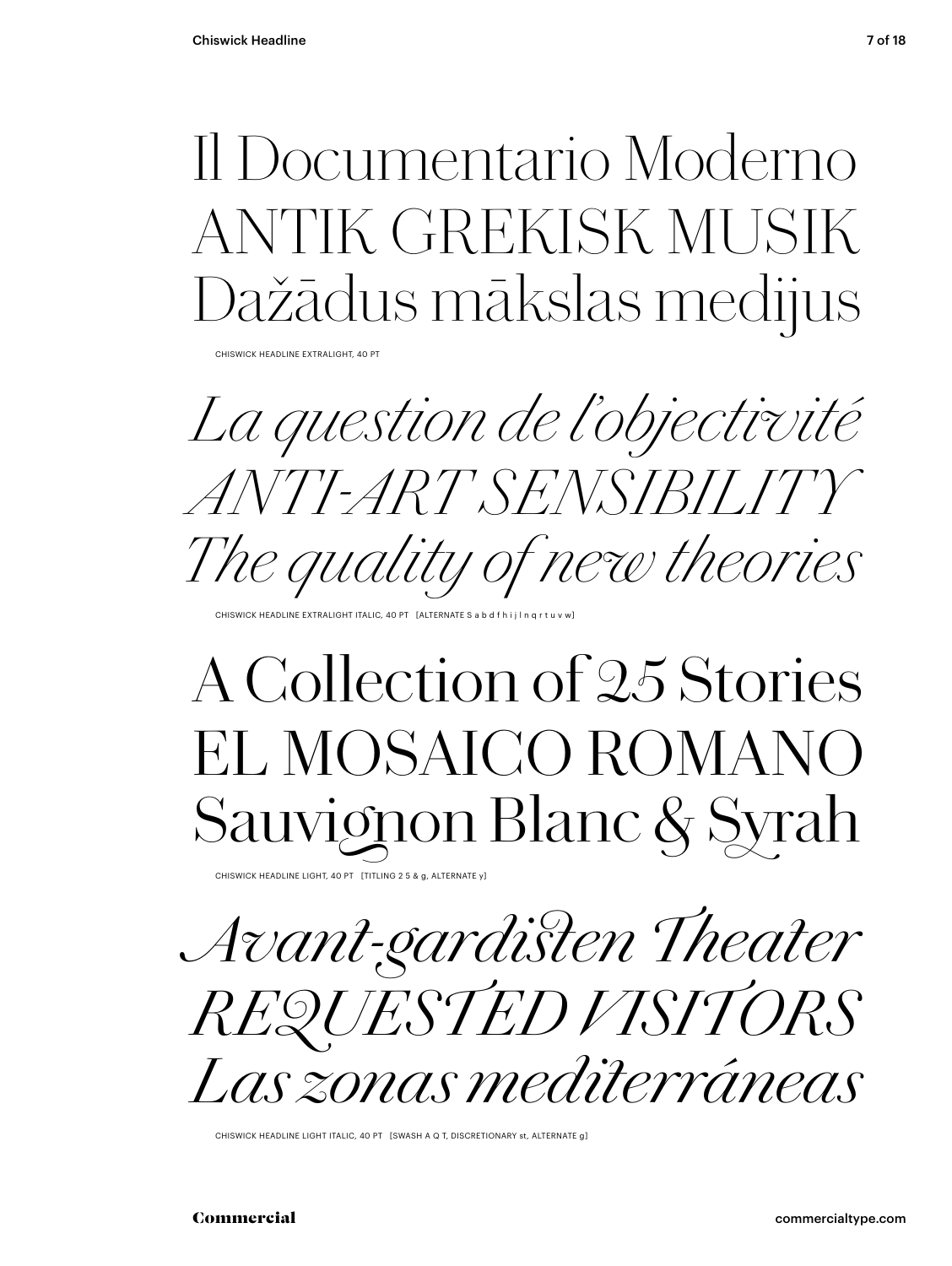### 3rd Generation Cosmati MARBLE CRAFTSMEN Le Musée Archéologique

CHISWICK HEADLINE REGULAR, 40 PT [ALTERNATE F

*The month of January EXQUISITE PAINTING Industria prelucrătoare*

CHISWICK HEADLINE REGULAR ITALIC, 40 PT [TITLING J P Q of, ALTERNATE

## **The Vista of Mont Blanc PANG-ARKEOLOHIYA Starting in autumn 1953**

CHISWICK HEADLINE SEMIBOLD, 40 PT [OLDSTYLE FIGURES, ALTERNATE 3 5 9]



CHISWICK HEADLINE SEMIBOLD ITALIC, 40 PT [TITLING D, ALTERNATE K S a d h i m n p k r t v]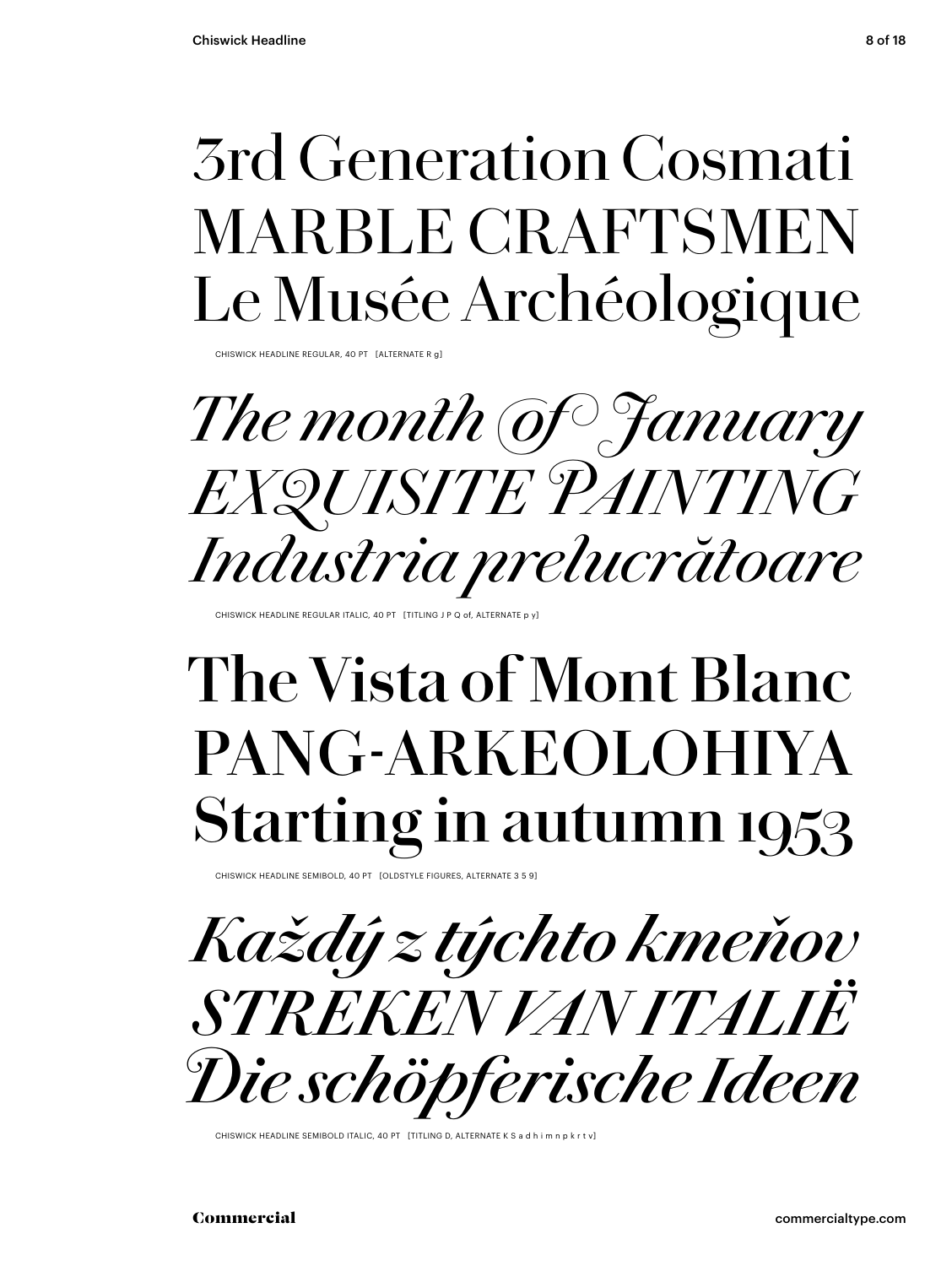## **Amidst the city capitals JUGOZAPADNA AZIJA Grieg u Ruman Mużajk**

CHISWICK HEADLINE BOLD, 40 PT [ALTERNATE J]

*Several notable novels AUGUST & ANCIENT Teóricamente perfecto*

CHISWICK HEADLINE BOLD ITALIC, 40 PT [SWASH A T & ct, ALTERNATE S a b i l m n p r t v]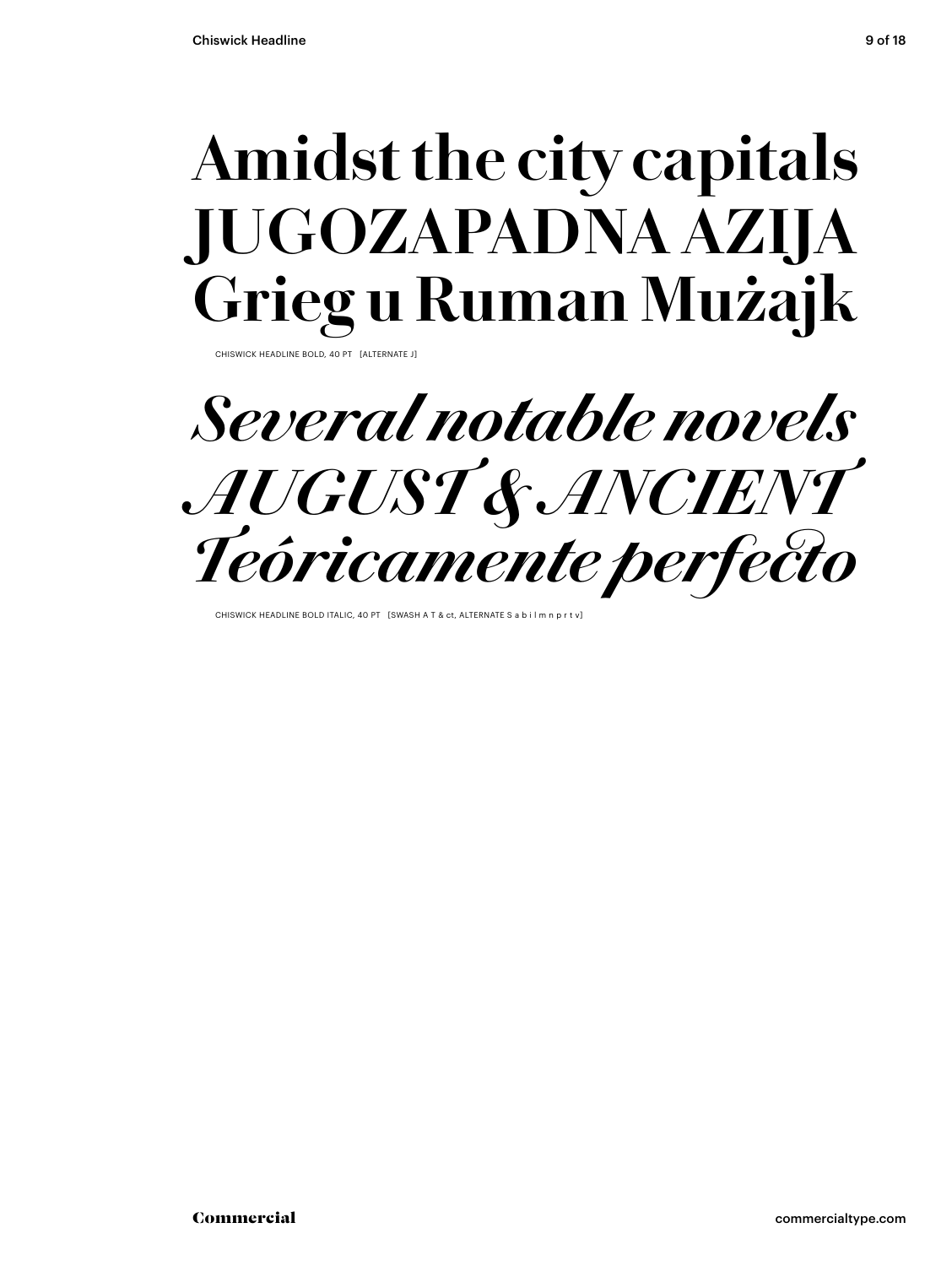# Microphotograph

CHISWICK HEADLINE EXTRALIGHT, 60 PT [ALTERNATE g t]

# Ideológicamente

CHISWICK HEADLINE LIGHT, 60 PT

# Contemporaries

CHISWICK HEADLINE REGULAR, 60 PT

## **Abstraktimpien**

CHISWICK HEADLINE SEMIBOLD, 60 PT

## **Biotechnologie**

CHISWICK HEADLINE BOLD, 60 PT [ALTERNATE g]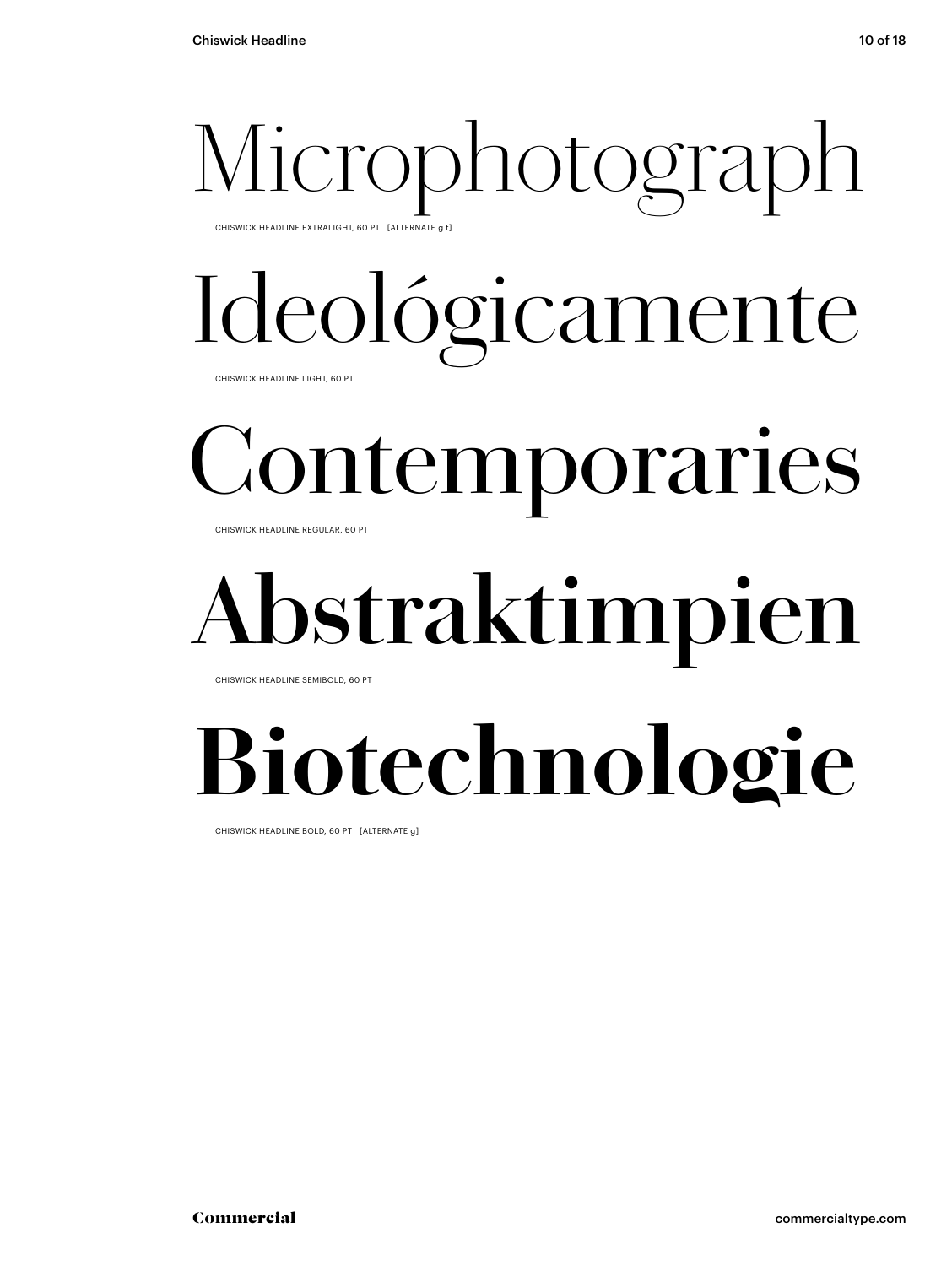*Quindecasyllabic*

.<br>CHISWICK HEADLINE EXTRALIGHT ITALIC, 60 PT [SWASH Q, ALTERNATE a b d i l n u y]





CHISWICK HEADLINE REGULAR ITALIC, 60 PT

*Salvaguardato*

CHISWICK HEADLINE SEMIBOLD ITALIC, 60 PT [ALTERNATE S a d g l p r t u



CHISWICK HEADLINE BOLD ITALIC, 60 PT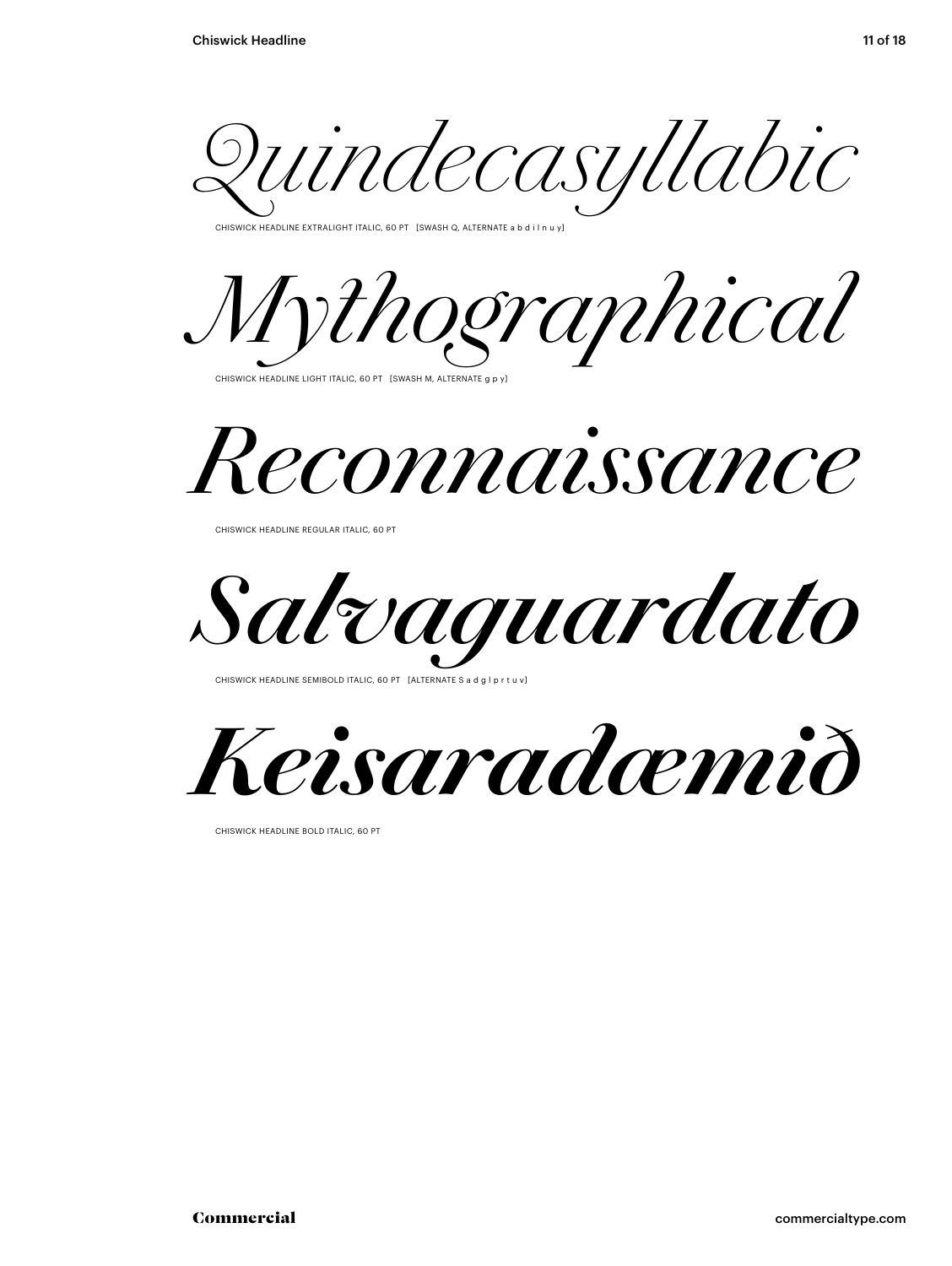| <b>UPPERCASE</b>                                         | ABCDEFGHIJKLMNOPQRSTUVWXYZ                                                                                                                                                                                                                                                                                                                                                                                                                                                                                                                                         |  |  |
|----------------------------------------------------------|--------------------------------------------------------------------------------------------------------------------------------------------------------------------------------------------------------------------------------------------------------------------------------------------------------------------------------------------------------------------------------------------------------------------------------------------------------------------------------------------------------------------------------------------------------------------|--|--|
| LOWERCASE                                                | abcdefghijklmnopqrstuvwxyz                                                                                                                                                                                                                                                                                                                                                                                                                                                                                                                                         |  |  |
| SMALL CAPS                                               | ABCDEFGHIJKLMNOPQRSTUVWXYZ                                                                                                                                                                                                                                                                                                                                                                                                                                                                                                                                         |  |  |
| STANDARD PUNCTUATION                                     | $[1\&^2, \ldots --()[]\{\}/ \&\mathcal{Q}^{"""`", \ldots, \cdots \circ \S \cdot \P \dagger \ddagger \mathbb{C}^{\circledast \texttt{TM}}$                                                                                                                                                                                                                                                                                                                                                                                                                          |  |  |
| ALL CAP PUNCTUATION                                      | $i\dot{\delta}$ ----()[]{}/ \@«»<>                                                                                                                                                                                                                                                                                                                                                                                                                                                                                                                                 |  |  |
| SMALL CAP PUNCTUATION                                    | $ 1!\&? \&$ "" $\langle$ $ 1  \&C $                                                                                                                                                                                                                                                                                                                                                                                                                                                                                                                                |  |  |
| LIGATURES                                                | fb ff fh fi fj fk fl ffb ffh ffi ffj ffk ffl gg gy ggy                                                                                                                                                                                                                                                                                                                                                                                                                                                                                                             |  |  |
| PROPORTIONAL LINING<br>default figures                   | \$£€¥1234567890¢f%‰ <sup>ao</sup> #°<+=-×÷>                                                                                                                                                                                                                                                                                                                                                                                                                                                                                                                        |  |  |
| PROPORTIONAL LINING<br>cap-height                        | $$£EY1234567890\%$ %0 < + = - x ÷ >                                                                                                                                                                                                                                                                                                                                                                                                                                                                                                                                |  |  |
| PROPORTIONAL OLDSTYLE                                    | $$£EY1274567890\%$ %0#°<+=-x÷>                                                                                                                                                                                                                                                                                                                                                                                                                                                                                                                                     |  |  |
| SMALL CAP<br>PROPORTIONAL LINING                         | \$£€¥1234567890%‰#                                                                                                                                                                                                                                                                                                                                                                                                                                                                                                                                                 |  |  |
| PREBUILT FRACTIONS                                       | $\frac{1}{2}$ $\frac{1}{3}$ $\frac{2}{3}$ $\frac{1}{4}$ $\frac{3}{4}$ $\frac{1}{8}$ $\frac{3}{8}$ $\frac{5}{8}$ $\frac{7}{8}$                                                                                                                                                                                                                                                                                                                                                                                                                                      |  |  |
| <b>NUMERATORS &amp;</b><br>DENOMINATORS                  | $\left. \right. \left. \left. \right. \left. \right. \left. \right. \left. \left. \right. \left. \right. \left. \left. \right. \right. \left. \left. \right. \left. \right. \left. \right. \left. \left. \right. \right. \left. \left. \right. \left. \right. \left. \right. \left. \left. \right. \right. \left. \left. \right. \left. \right. \left. \left. \right. \right. \left. \left. \right. \left. \left. \right. \right. \left. \left. \right. \left. \right. \left. \left. \right. \right. \left. \left. \right. \left. \left. \right. \right. \left. \$ |  |  |
| <b>SUPERSCRIPT &amp;</b><br><b>SUBSCRIPT</b>             | H1234567890 H1234567890                                                                                                                                                                                                                                                                                                                                                                                                                                                                                                                                            |  |  |
| SWASHES &<br>DISCRETIONARY LIGATURES                     | 237 27 23 H 27 ct st &                                                                                                                                                                                                                                                                                                                                                                                                                                                                                                                                             |  |  |
| TITLING ALTERNATES                                       | g 234569 234 2345 H234                                                                                                                                                                                                                                                                                                                                                                                                                                                                                                                                             |  |  |
| STYLISTIC ALTERNATES<br>all stylistic alternates include | CJKPQQQRRRRŒ gggggktyyy ct st &&&                                                                                                                                                                                                                                                                                                                                                                                                                                                                                                                                  |  |  |
| accented characters and<br>ligatures where appropriate   | ££££££\$0112222222233346678899                                                                                                                                                                                                                                                                                                                                                                                                                                                                                                                                     |  |  |
|                                                          | \$LL£011222222333467889     ££0122334567889                                                                                                                                                                                                                                                                                                                                                                                                                                                                                                                        |  |  |
|                                                          | CJKPQQQRRRRŒ &&& £££011222222333467889                                                                                                                                                                                                                                                                                                                                                                                                                                                                                                                             |  |  |
| <b>HISTORICAL LONG S</b>                                 | f fb fh fk fl ff ffb ffh ffk ffl                                                                                                                                                                                                                                                                                                                                                                                                                                                                                                                                   |  |  |
| ACCENTED UPPERCASE                                       | ÁÂÀÄÅÃĂĀĄÅÆÆÇĆČĈĊĎĐÉÊÈËĔĖĒĘĞĜĢĠĦĤ                                                                                                                                                                                                                                                                                                                                                                                                                                                                                                                                  |  |  |
|                                                          | ÍÎÌÏĪĮĨĬĴĶŁĹĽĻĿÑŃŇŅŊÓÔÒÖŐŐŌØØŒŔŘŖŠŚŞŜŞ                                                                                                                                                                                                                                                                                                                                                                                                                                                                                                                             |  |  |
|                                                          | ÞŤŢŦÚÛÙÜŬŰŨŲŮŨŴŴŴŴÝŶŶŸIJŽŹŻ                                                                                                                                                                                                                                                                                                                                                                                                                                                                                                                                        |  |  |
| ACCENTED LOWER CASE                                      | áâàäåããāąåææçćčĉċďđðéêèëĕēegğġġħĥıíîìïiijĩĭiĵןķłĺ                                                                                                                                                                                                                                                                                                                                                                                                                                                                                                                  |  |  |
|                                                          | ľļŀñńňņ'nŋóôòöőőøø@efřŗßšśşŝşþtţtúûùüŭűūyůũẃŵ                                                                                                                                                                                                                                                                                                                                                                                                                                                                                                                      |  |  |
|                                                          | <b>wwyxyyijžźż</b>                                                                                                                                                                                                                                                                                                                                                                                                                                                                                                                                                 |  |  |
| ACCENTED SMALL CAPS                                      | <i>ÁÂÀÄÅÃĂĀĄÅÆÆÇĆČĈĊĎĐÉÊÈËĚĖĒĘĞĜĢĠĦĤÍÎÌÏĮĨĬĴ</i>                                                                                                                                                                                                                                                                                                                                                                                                                                                                                                                   |  |  |
|                                                          | ĶŁĹĽĻĿÑŃŇŅŊÓÔŎŎŐŐŌØŐŒŔŘŖŠŚŞŜŞÞŤŢŦÚÛÙŬŬŰ                                                                                                                                                                                                                                                                                                                                                                                                                                                                                                                            |  |  |
|                                                          | ŪŲŮŨŴŴŴŴÝŶŶŸIJŽŹŻ                                                                                                                                                                                                                                                                                                                                                                                                                                                                                                                                                  |  |  |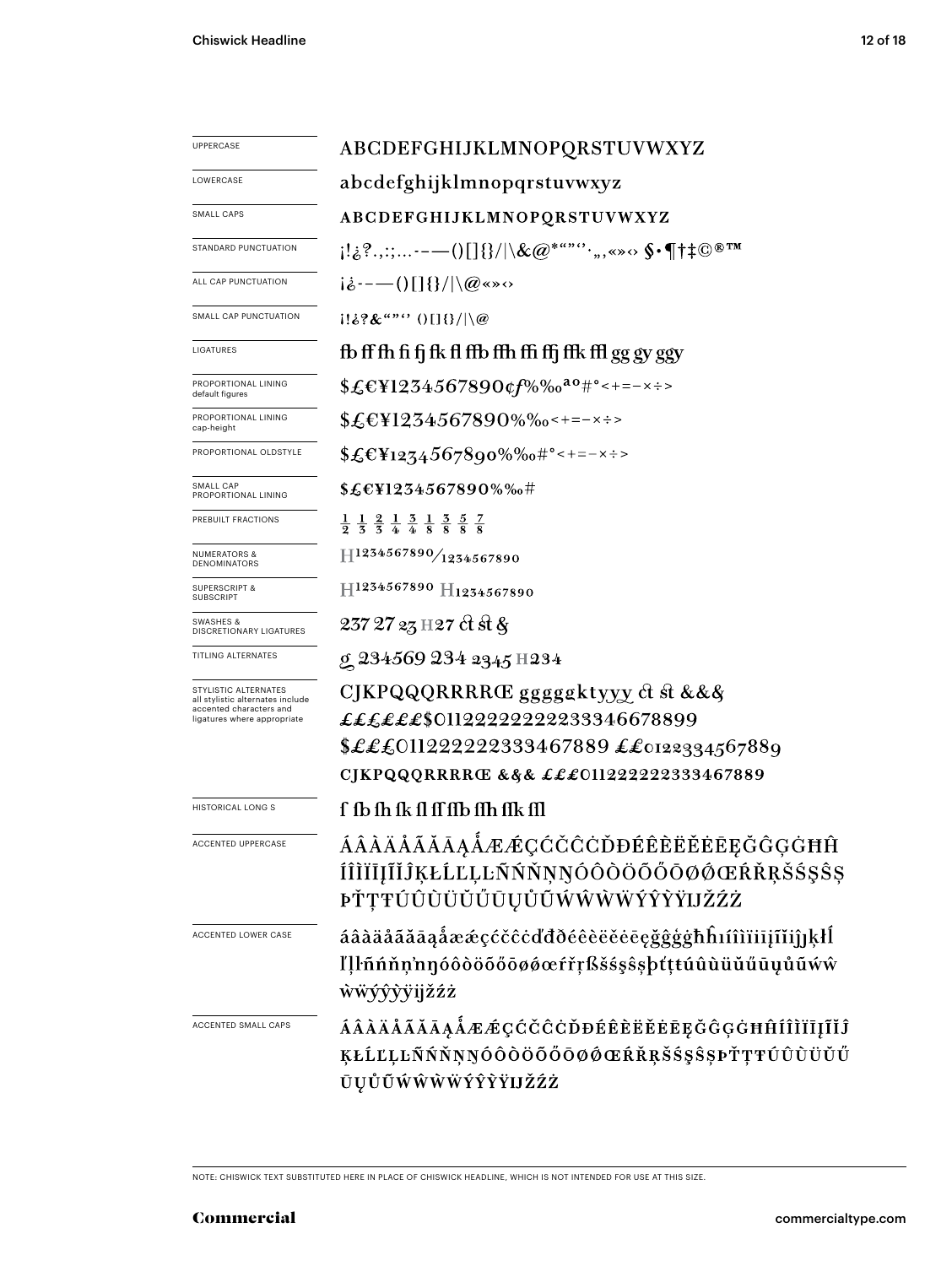| <i>ABCDEFGHIJKLMNOPQRSTUVWXYZ</i>                                                                                                                                                                |  |  |
|--------------------------------------------------------------------------------------------------------------------------------------------------------------------------------------------------|--|--|
| abcdefghijklmnopqrstuvwxyz                                                                                                                                                                       |  |  |
| ABCDEFGHIJKLMNOPQRSTUVWXYZ                                                                                                                                                                       |  |  |
| $\mu/\mathcal{E}^2$ ,,:;- $-\text{---}$ ()[] $\{\beta/\ \text{d} \mathcal{C}\text{e}^{*\text{d} \mathcal{B} \mathcal{C}},$ ,,«» $\circ$ §• $\text{\#}\ddagger\text{\#} \mathbb{O}^{\text{\#}}$ ™ |  |  |
| $i\dot{\varepsilon}$ ---()[]{}/ \@«» $\circ$                                                                                                                                                     |  |  |
| $1132$ & $430$ OHB/\\@                                                                                                                                                                           |  |  |
|                                                                                                                                                                                                  |  |  |
| <i>foffhfifjkflffofhfiffffkfleggyggy</i>                                                                                                                                                         |  |  |
|                                                                                                                                                                                                  |  |  |
| \$£E¥1234567890%‰<+=-×÷>                                                                                                                                                                         |  |  |
| \$£E¥1234567890%‰#°<+=-×÷>                                                                                                                                                                       |  |  |
| $\text{\it X}\pounds\p{f}$ F1234567890%%o#                                                                                                                                                       |  |  |
| $\frac{1}{2}$ $\frac{1}{3}$ $\frac{2}{3}$ $\frac{1}{4}$ $\frac{3}{4}$ $\frac{1}{8}$ $\frac{3}{8}$ $\frac{5}{8}$ $\frac{7}{8}$                                                                    |  |  |
| H1234567890/1234567890                                                                                                                                                                           |  |  |
| H1234567890 H1234567890                                                                                                                                                                          |  |  |
| AJMNQTY H27 & Sp st AJMNQT                                                                                                                                                                       |  |  |
| $\mathcal{A} \mathcal{B} \mathcal{D} \mathcal{J} \mathcal{P} \mathcal{Q} \mathcal{R}$ t of of OCH234569 H234 H123456789                                                                          |  |  |
| $\mathcal{A}\, \mathcal{B}\, \mathcal{D} \mathcal{F} \mathcal{P} \mathcal{Q}\, \mathcal{R}$ H234                                                                                                 |  |  |
| AJJYQ CGS CJJKKQQRSY                                                                                                                                                                             |  |  |
| abdfghkklpgr bdhikkklmnppuqy gjgggkpttvvwwwyyy                                                                                                                                                   |  |  |
| &&& <i>£££££¥\$01122222233456678899</i>                                                                                                                                                          |  |  |
| ££££££¥\$0112222222233467889 £022334558                                                                                                                                                          |  |  |
| AJUQ CGS CIJKKQQRSY                                                                                                                                                                              |  |  |
| &&& <i>££££££\$0112222222233467889</i>                                                                                                                                                           |  |  |
| ſſbſħſkſIJſſŧſſbſſħſſkſſIJŧ                                                                                                                                                                      |  |  |
| ÁÂÀÄÅĂĂĀĄÅÆÆÇĆČĈÒĐÉÊÈËËĔĘĞĜĢĠĦĤÍ                                                                                                                                                                 |  |  |
| ÎĬĬĪĮĨĬĴĶŁĹĽĻĿÑŃŇŅŊÓÔŎŎŎŎŌØŒŔŘŖŠŚŞŜŞ                                                                                                                                                             |  |  |
| <i>ÞŤŢŦÚÛÙŬŬŬŨŲŮŨŴŴŴŴŶŶŶŸIJŽŹŻ</i>                                                                                                                                                               |  |  |
| áâàäåããāaaåææçćčĉcďđðéêèëĕēegğĝģġħĥıíîìïiīįĩiĵĵķ                                                                                                                                                 |  |  |
| łĺllŀñńňṇ'nŋóôòöõőōøøœŕřŗßšśşŝşþťţŧúûùüŭűūųůũ¢                                                                                                                                                   |  |  |
| ŵŵŵŷŷỳïijžźż                                                                                                                                                                                     |  |  |
| ÁÂÀÄÅÃĂĀĄÅÆÆÇĆČĈĊĎĐÉÊÈĔĔĔĘĞĜĢĠĦĤÍÎÌĬĮĨĬĴ                                                                                                                                                         |  |  |
| ĶŁĹĽĻĿÑŃŇŅŊÓÔŎŎŎŎŎØŔŔŖŠŚŞŜŞÞŤŢŦÚÛÙÜŬŰŪ                                                                                                                                                           |  |  |
| ŲŮŨŴŴŴŴŶŶŶŸIJŽŹŻ                                                                                                                                                                                 |  |  |
|                                                                                                                                                                                                  |  |  |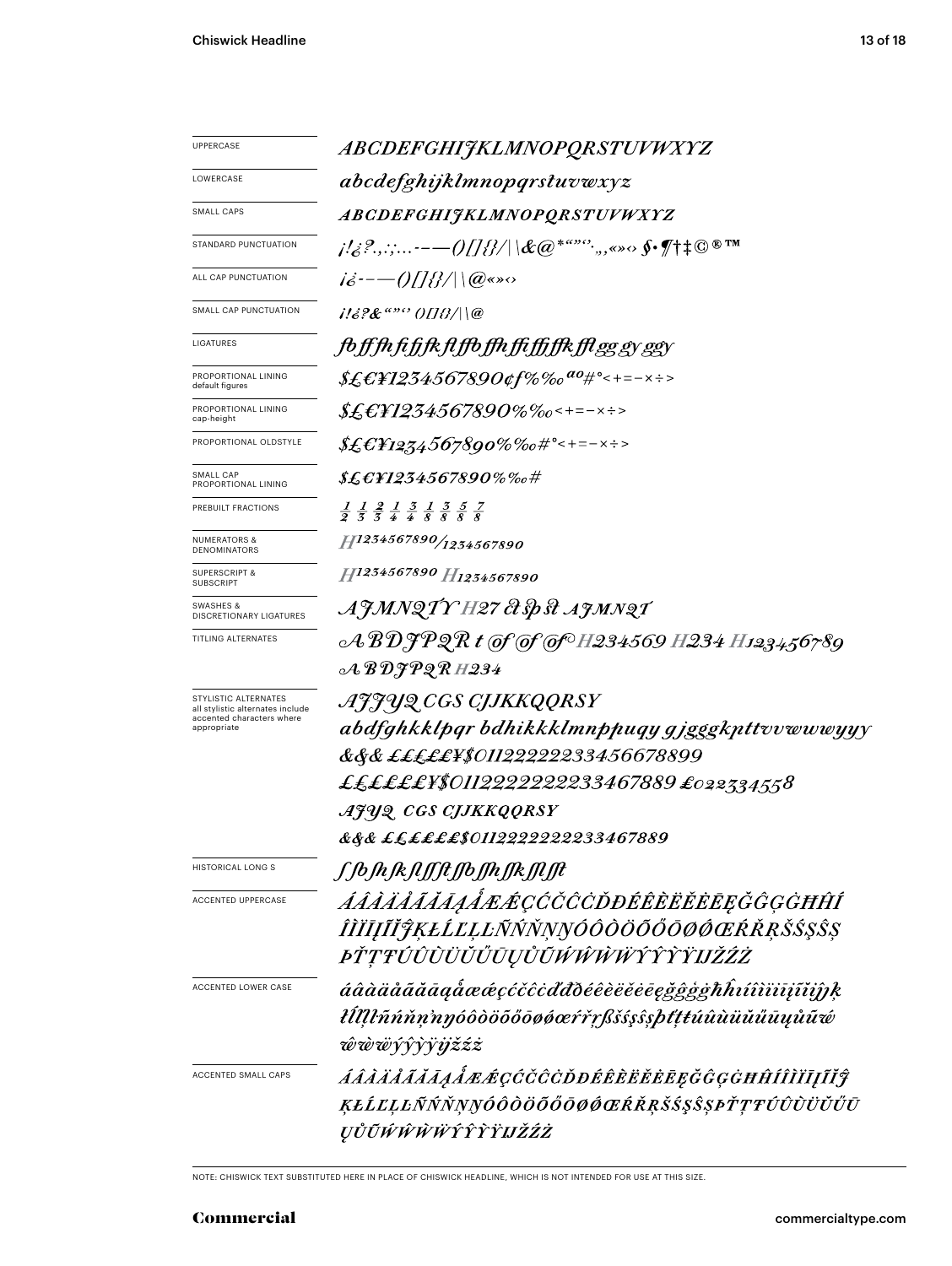| <b>OPENTYPE FEATURES</b><br><b>FAMILY WIDE</b>            | <b>DEACTIVATED</b>                  |                                     | <b>ACTIVATED</b>                                                                                                               |                                             |
|-----------------------------------------------------------|-------------------------------------|-------------------------------------|--------------------------------------------------------------------------------------------------------------------------------|---------------------------------------------|
|                                                           |                                     |                                     |                                                                                                                                |                                             |
| ALL CAPS<br>opens up spacing, moves<br>punctuation up     |                                     | Belts & [Socks] @ £9.70             | BELTS & [SOCKS] @ £9.70                                                                                                        |                                             |
| SMALL CAPS                                                | (Mayo) & 'Ketchup' @ $\in$ 18?      |                                     | (MAYO) & 'KETCHUP' @ $\in$ 18?                                                                                                 |                                             |
| ALL SMALL CAPS<br>includes punctuation & figures          | (Mayo) & 'Ketchup' @ $\in$ 18?      |                                     |                                                                                                                                | (MAYO) & 'KETCHUP' @ $E$ 18?                |
| PROPORTIONAL LINING<br>default figures                    | March:<br>April:                    | \$32,460 €11,895<br>¥70,031 £97,215 | March:<br>April:                                                                                                               | $$32,460$ €11,895<br>¥70,031 £97,215        |
| PROPORTIONAL LINING<br>cap height                         | March:<br>April:                    | \$32,460 €11,895<br>¥70,031 £97,215 | March:<br>April:                                                                                                               | \$32,460 €11,895<br>¥70,031 £97,215         |
| PROPORTIONAL OLDSTYLE                                     | March:<br>April:                    | \$32,460 €11,895<br>¥70,031 £97,215 | March:<br>April:                                                                                                               | $$72,460$ €11,895<br>¥70,031 £97,215        |
| SMALL CAP<br>PROPORTIONAL LINING                          | March:<br>April:                    | \$32,460 €11,895<br>¥70,031 £97,215 | <b>MARCH:</b><br><b>APRIL:</b>                                                                                                 | \$32,460 €11,895<br>¥70,031 £97,215         |
| PREBUILT FRACTIONS                                        | 21/21/32/31/43/43/85/87/8           |                                     | $2\frac{1}{2}$ $\frac{1}{3}$ $\frac{2}{4}$ $\frac{1}{4}$ $\frac{3}{8}$ $\frac{1}{8}$ $\frac{3}{8}$ $\frac{5}{8}$ $\frac{7}{8}$ |                                             |
| <b>ARBITRARY FRACTIONS</b><br>ignores numeric date format | 21/03/15 and 2 9/118 46/923         |                                     |                                                                                                                                | $21/03/15$ and $2\frac{9}{18}$ 46/923       |
| <b>DENOMINATOR</b><br>for making arbitrary fractions      | 0123456789 0123456789               |                                     |                                                                                                                                | 0123456789 0123456789                       |
| NUMERATOR<br>for making arbitrary fractions               |                                     | 0123456789 0123456789               |                                                                                                                                | 0123456789 0123456789                       |
| SUPERSCRIPT/SUPERIOR                                      | $x158 + y23 \times z18 - a4260$     |                                     |                                                                                                                                | $X^{158} + Y^{25} \times Z^{18} - Z^{4260}$ |
| SUBSCRIPT/INFERIOR                                        | $x158 \div y23 \times z18 - a4260$  |                                     |                                                                                                                                | $X158 \div Y23 \times Z18 = 24260$          |
| DISCRETIONARY LIGATURES<br>ct st sp                       | Fact hastens <i>specialist acts</i> |                                     |                                                                                                                                | Fact hastens <i>specialist acts</i>         |
| <b>HISTORICAL FORMS</b><br>historical long s              | Cross Accessible Brasseries         |                                     |                                                                                                                                | Crofs Acceffible Brafferies                 |
| LANGUAGE FEATURE<br>Polski (Polish) kreska accent         |                                     | ŹRÓDŁA ŚLADY możliwość              |                                                                                                                                | ZRÓDŁA ŚLADY możliwość                      |
| LANGUAGE FEATURE<br>Română ș accent                       | FAIMOȘI CONȘTIINȚA artiști          |                                     |                                                                                                                                | FAIMOȘI CONȘTIINȚA artiști                  |
| LANGUAGE FEATURE<br>Nederlands IJ glyph                   | <b>VRIJDAG IJSSELMEER Rijk</b>      |                                     | <b>VRIJDAG IJSSELMEER Rijk</b>                                                                                                 |                                             |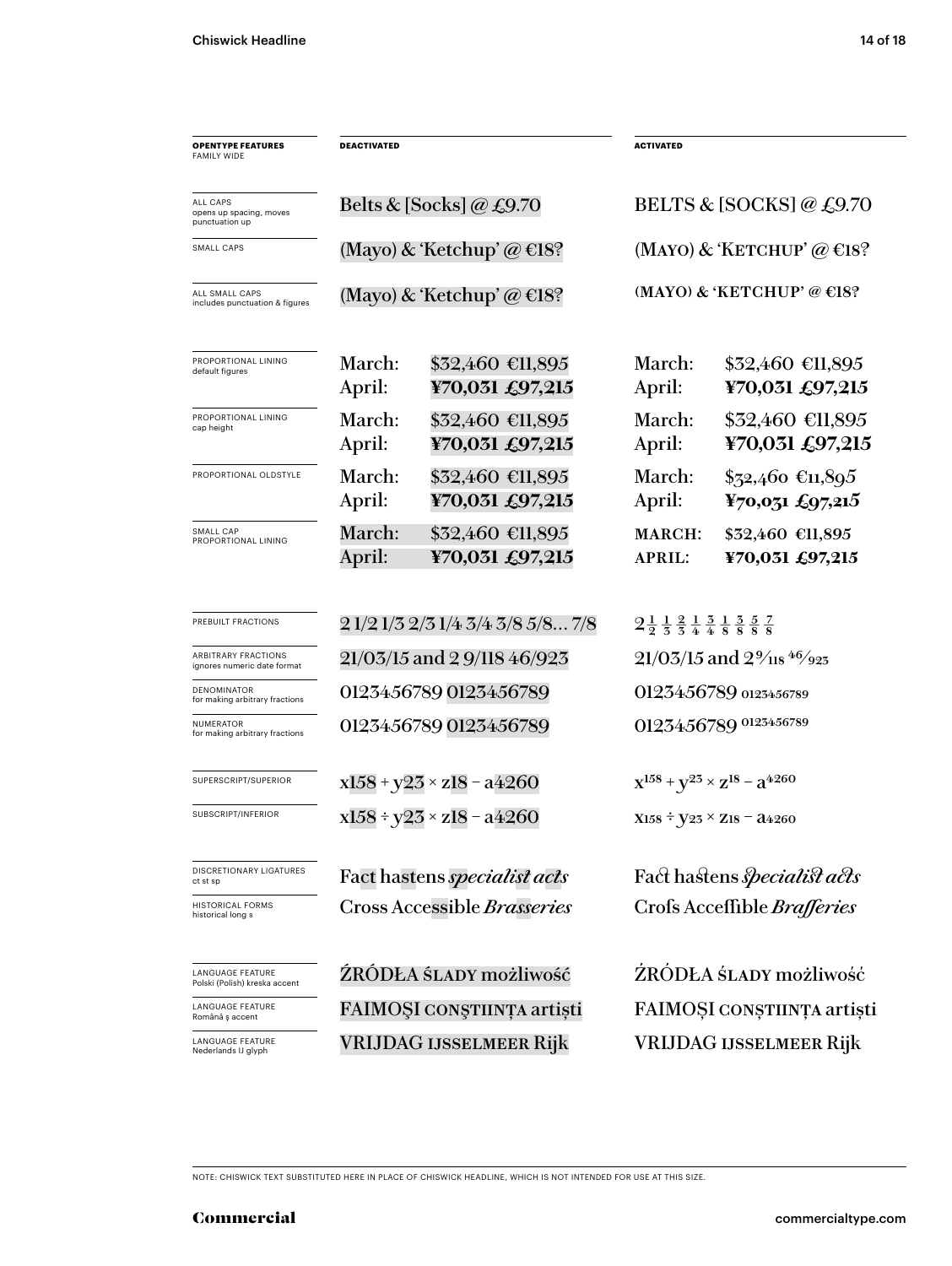### **OPENTYPE FEATURES** ROMAN

TITLING ALTERNATES & g 2 3 4 5 6 9 (lining) 2 3 4 5 (oldstyle)

SWASH & 2 7 (lining), 2 3 (oldstyle) (activates discretionary ligatures)

STYLISTIC SET 01 ate C J K Q R g k y £ 0 1 2 3 5 6 9 & Œ

STYLISTIC SET 02<br>alternate t

STYLISTIC SET 03<br>alternate P R g

STYLISTIC SET 04<br>alternate K Q R g k y

STYLISTIC SET 07<br>alternate g

STYLISTIC SET 08<br>alternate g

STYLISTIC SET 10<br>alternate R

STYLISTIC SET 13<br>alternate y

STYLISTIC SET 14<br>double barred \$ £

STYLISTIC SET 15<br>alternate &

STYLISTIC SET 16 alternate 1 2 4 7 8 (lining) alternate 1 4 5 8 (oldstyle) STYLISTIC SET 17

increases stroke weight on £ 2 3 7 8 &

STYLISTIC SET 18<br>alternate y

STYLISTIC SET 19<br>alternate 6 9

Rang Jack Q Cink at 9:13 for £20 quickly cranking 2,561 joints 27 acts of valor & grit of 230 men 27 acts of valor & grit of 230 men Quietly resets the master circuit Quietly resets the master circuit The beginning of vogue PR firms The beginning of vogue PR firms Kept key QR codes begrudgingly Kept key QR codes begrudgingly Prologue to the giant awakening Prologue to the giant awakening Figuring in their new mythology Figuring in their new mythology Register an SRT in Main Records Register an SRT in Main Records Final closing price of  $$254/\text{\textsterling}201$  Final closing price of  $$254/\text{\textsterling}201$ Local  $\&$  federal government laws Local  $\&$  federal government laws Affected 224,178 citizens in 1845 Affected 224,178 citizens in 1845 Scrimped & saved for all  $\pounds$ 12,875 Scrimped & saved for all  $\pounds$ 12,875 The first collection of early 1969 The first collection of early 1969 Sufficiently close by Center City Sufficiently close by Center City Seeks your company in January Seeks your company in January

**DEACTIVATED ACTIVATED**

Taught & raised 452 kids in 1935 Taught & raised 452 kids in 1935 Rang Jack Q Cink at 9:13 for  $\pounds 20$ quickly cranking 2,561 joints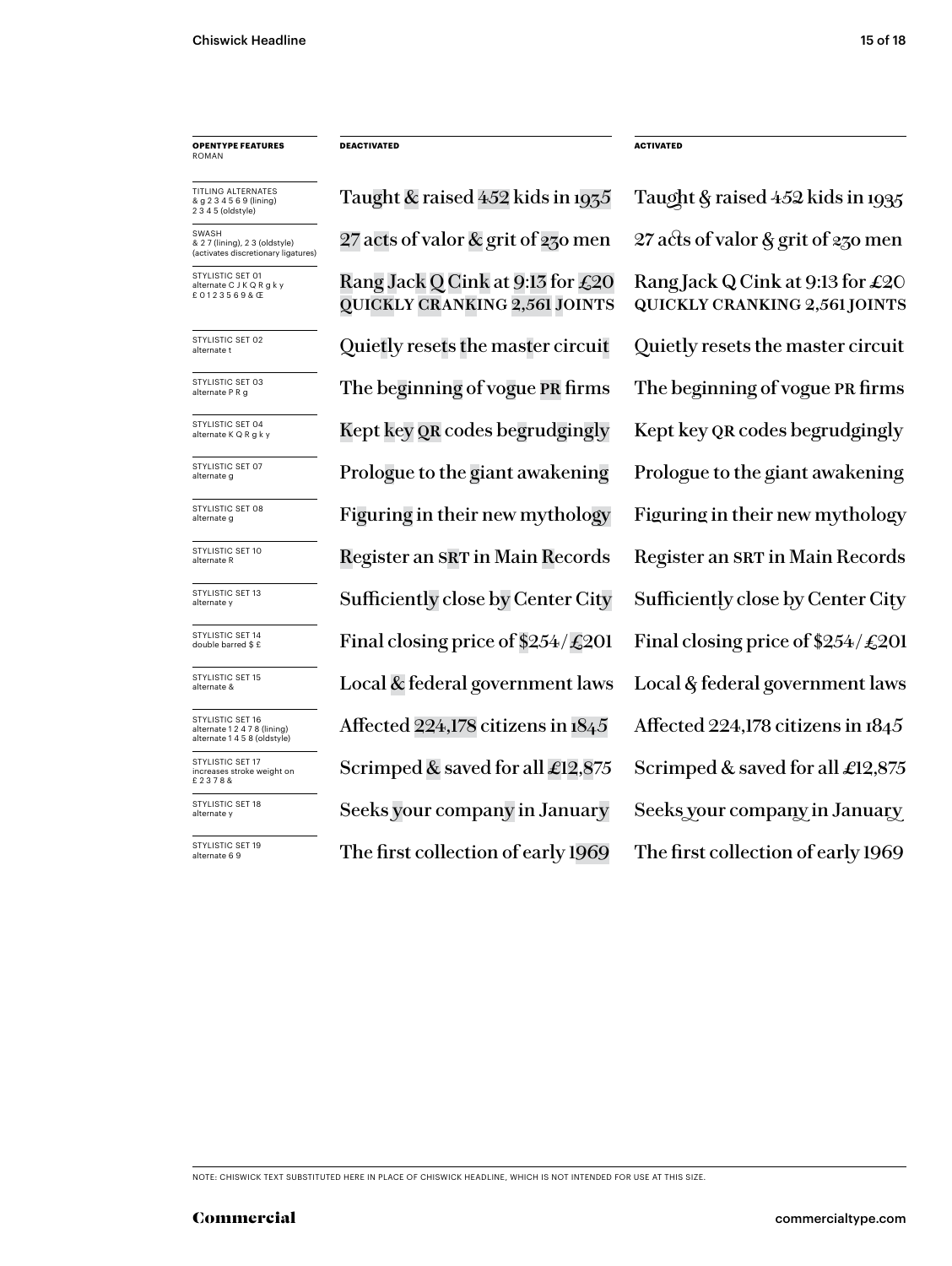### **OPENTYPE FEATURES** ITALIC

TITLING ALTERNATES A B D J P Q R Y of various figures

**SWASH** A J M N Q T 2 7 (LF) 2 3 5 (OSF)<br>(activates discretionary ligatures) (activates discretic

STYLISTIC SET 01 ate C J K Q R Y t £ ¥ 0 1 2 3 5 6 9 &

STYLISTIC SET 02 alternate a b d h i j k l m n p q r t u y (flat incoming serifs)

STYLISTIC SET 03<br>alternate C G J K S k v w

STYLISTIC SET 04

STYLISTIC SET 05 alternate b d h k l p q t ct sp st þ (no incoming serifs)

STYLISTIC SET 06<br>alternate g v w y

STYLISTIC SET 07

STYLISTIC SET 08<br>alternate g

STYLISTIC SET 09<br>alternate v w v

STYLISTIC SET 10<br>alternate A V W

STYLISTIC SET 11<br>alternate p

STYLISTIC SET 12<br>alternate f

STYLISTIC SET 13<br>alternate v

STYLISTIC SET 14<br>double barred \$ £

STYLISTIC SET 15<br>alternate S &

STYLISTIC SET 16 alternate 1 2 3 4 6 7 8 9 (lining) 3 4 5 8 (oldstyle) STYLISTIC SET 17 increases stroke weight on

£ 2 8 & STYLISTIC SET 18<br>alternate J f q y £ 2

STYLISTIC SET 19 ves ball terminals from J Q Y f g y 6 9

*RSVP to Yvonne by 24 of July RSVP to Yvonne by 24 of July John & Quinn Cooke's 36th Year John & Quinn Cooke's 36th Year All Queen's 27th Festival in 1325 All Queen's 27th Festival in 1325 All are invited for a 10pm party All are invited for a 10pm party* alternate C G J K S k v w *Joint Chilean & Greek viewing Joint Chilean & Greek viewing* alternate J Q *Quickly she flew to Jacksonville Quickly she flew to Jacksonville Like many other smaller stamps Like many other smaller stamps* Give way to divergent varietals Give way to divergent varietals alternate g *Cataloging archaeological digs Cataloging archaeological digs* alternate g *Advancing regular engagement Advancing regular engagement* alternate v w y *Envisions new wavy variations Envisions new wavy variations* alternate p *Represented phenomenal plans Represented phenomenal plans Priced this weekend at £25 (\$31) Priced this weekend at £25 (\$31)* alternate S & *Serena & Sam's announcements Serena & Sam's announcements Exactly 245,738 born in fall 1854 Had £7,382 in gold & silver bars* alternate A V W *A Winter Viewing Opportunity A Winter Viewing Opportunity*  $Sought$  to offer her future ideals  $Sought$  to offer her future ideals alternate y *Beyond simply a new itinerary Beyond simply a new itinerary*

alternate J f g y £ 2 *Gatherings for 2nd of January featuring live acts & fireworks*

*YMCA'sQuick Juke is paying homage to 1969's high artistry*

**DEACTIVATED ACTIVATED**

*Exactly 245,738 born in fall 1854 Had �7,382 in gold & silver bars Gatherings for �nd of January featuring live acts & fireworks*

*YMCA's Quick Juke is paying homage to 1969's high artistry*

NOTE: CHISWICK TEXT SUBSTITUTED HERE IN PLACE OF CHISWICK HEADLINE, WHICH IS NOT INTENDED FOR USE AT THIS SIZE.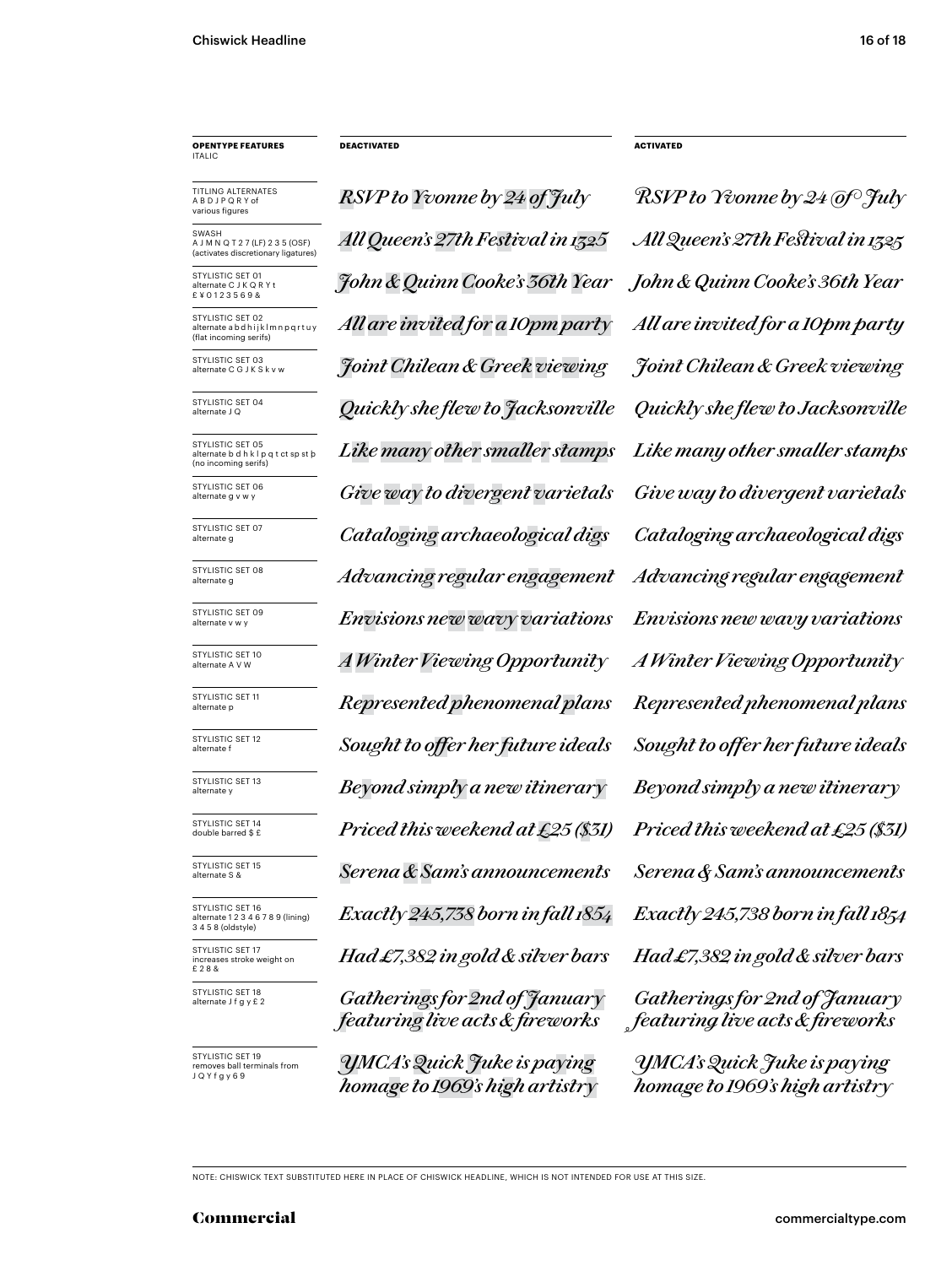| <b>OPENTYPE FEATURES</b><br>ITALIC.            | <b>DEACTIVATED</b>              | <b>ACTIVATED</b>                         |
|------------------------------------------------|---------------------------------|------------------------------------------|
| TITLING + STYLISTIC SET 18<br>alternate Y of 3 | Yasmine's, NYC, 23rd @f May     | Yasmine's, NYC, 23rd @f <sup>o</sup> May |
| SWASH + TITI ING<br>alternate swash A          | A Lazy Afternoon Spent Inside   | <b>ALazy Afternoon Spent Inside</b>      |
| SWASH + STYLISTIC SET 15<br>alternate swash A  | Available after 6th April, 2017 | Available after 6th April, 2017          |
| SWASH + STYLISTIC SET 18<br>alternate swash A  | All King Arthur's Adventurers   | All King Arthur's Adventurers            |